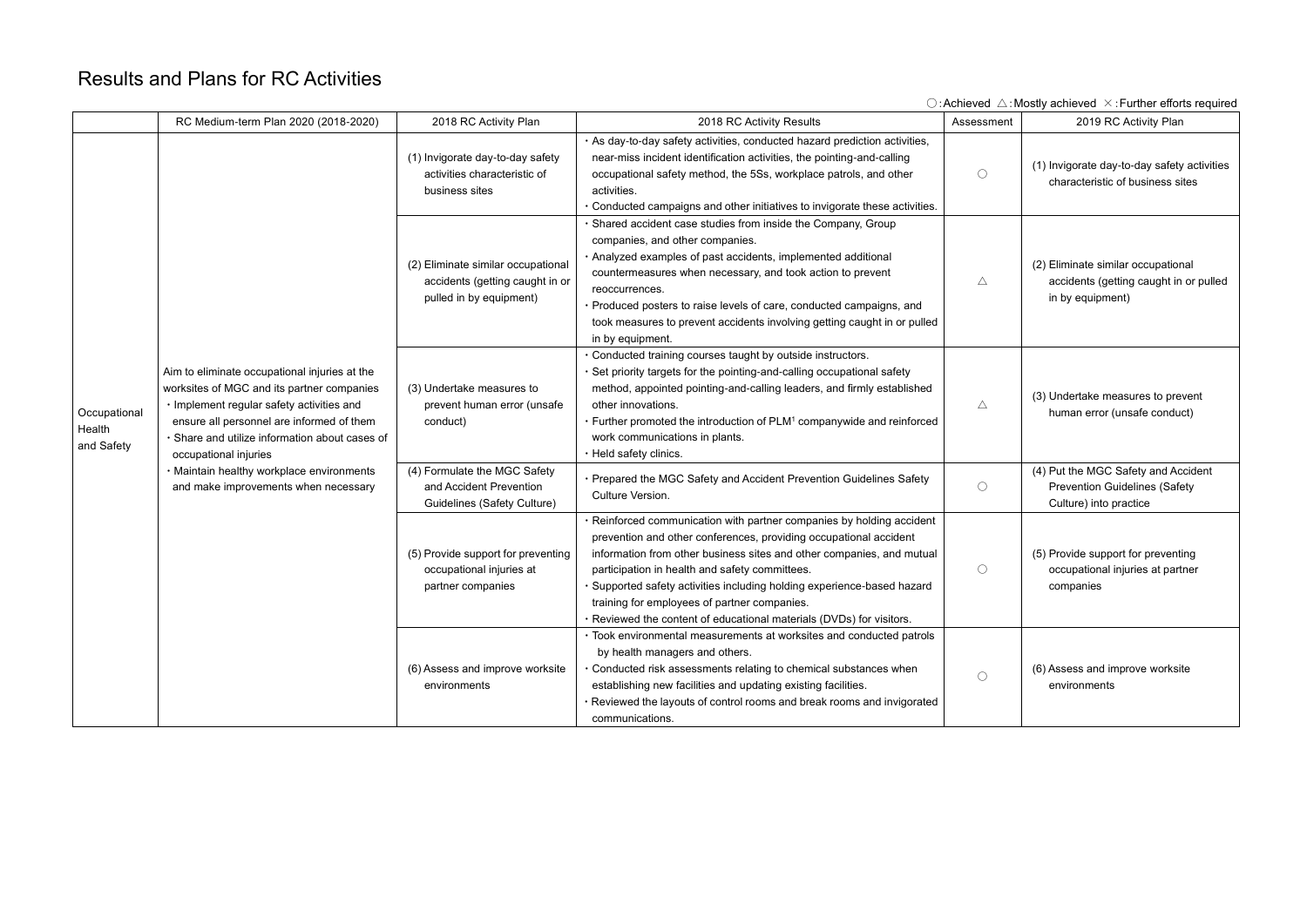|                                                 | RC Medium-term Plan 2020 (2018-2020)                                                                                                                                                                                                                                                                                                                                       | 2018 RC Activity Plan                                                                                        | 2018 RC Activity Results                                                                                                                                                                                                                                                                                                                                                                                                                                                                                                                                                                                                 | Assessment | 2019 RC Activity Plan                                                                                                       |
|-------------------------------------------------|----------------------------------------------------------------------------------------------------------------------------------------------------------------------------------------------------------------------------------------------------------------------------------------------------------------------------------------------------------------------------|--------------------------------------------------------------------------------------------------------------|--------------------------------------------------------------------------------------------------------------------------------------------------------------------------------------------------------------------------------------------------------------------------------------------------------------------------------------------------------------------------------------------------------------------------------------------------------------------------------------------------------------------------------------------------------------------------------------------------------------------------|------------|-----------------------------------------------------------------------------------------------------------------------------|
| Process<br>Safety and<br>Accident<br>Prevention | Aim to eliminate accidents in the workplace<br>· Ensure proper management of equipment<br>and facilities<br>· Share and utilize information about cases of<br>workplace accidents<br>· Improve the ability of employees to ensure<br>safety and manage workplaces through<br>MGC's Bridge-II activities                                                                    | (1) Enhance facility management                                                                              | · Improved weaknesses identified through safety proficiency<br>assessments.<br>Began full-scale implementation of periodic inspection of high pressure<br>gas facility opening and took measures to enhance the skills of<br>inspectors.<br>· Introduced on a trial basis and evaluated advanced technologies such<br>as advanced control systems, online abnormality forecasting systems,<br>and plant information management systems to promote safe and stable<br>operations using the IoT and AI.<br>· Reviewed facility priority rankings and reflected the results in<br>instrumentation device maintenance plans. | $\bigcirc$ | (1) Enhance facility manageme                                                                                               |
|                                                 |                                                                                                                                                                                                                                                                                                                                                                            | (2) Eliminate similar abnormal<br>phenomenon (respond to leak<br>accidents)                                  | Shared accident case studies from inside the Company, Group<br>companies, and other companies.<br>· Analyzed examples of past accidents, implemented additional<br>countermeasures when necessary, confirmed operation in other<br>divisions, and took action to prevent reoccurrences.<br>· Took measures to eliminate leak accidents, such as reinforcement of<br>external corrosion countermeasures, equipment maintenance, P&ID<br>management, and regular and nonregular operational management.                                                                                                                    | Δ          | (2) Eliminate similar abnormal<br>phenomenon (respond to lea<br>accidents)                                                  |
|                                                 |                                                                                                                                                                                                                                                                                                                                                                            | (3) Implement and respond to<br>risk assessments                                                             | · Implemented risk assessments for regular and nonregular processes<br>with a focus on HAZOP <sup>2</sup>                                                                                                                                                                                                                                                                                                                                                                                                                                                                                                                | $\bigcirc$ | (3) Implement and respond to r<br>assessments                                                                               |
|                                                 |                                                                                                                                                                                                                                                                                                                                                                            | (4) Put into practice the MGC<br>Safety and Accident<br><b>Prevention Guidelines (Safety</b><br>Foundations) | · Systematically improved weaknesses identified through safety<br>proficiency assessments.                                                                                                                                                                                                                                                                                                                                                                                                                                                                                                                               | $\bigcirc$ | (4) Evaluate, improve, and firm<br>establish the MGC Safety a<br><b>Accident Prevention Guideli</b><br>(Safety Foundations) |
|                                                 |                                                                                                                                                                                                                                                                                                                                                                            | (5) Enhance and expand<br>maintenance training and<br>courses                                                | · Held safety clinics, process clinics, and chemistry courses and<br>enhanced and expanded training.<br>• Conducted training by making use of seminars and so on held by<br>industry groups such as the Keiyo Rinkai Complex Human Resources<br>Development Course, and Sanyo Human Resource Development<br>Course<br>· Conducted experience-based training relating to test equipment and<br>other equipment handling methods at research labs.                                                                                                                                                                         | $\bigcirc$ | (5) Enhance and expand maint<br>training and courses                                                                        |
| Environmental<br>Conservation                   | Aim to protect the natural environment and<br>contribute positively to communities through<br>business activities<br>. Fully comply with environmental regulatory<br>requirements<br>• Work to achieve environmental impact<br>reduction targets<br>· Contribute to improving MGC's credibility<br>and reputation in society with respect to<br>environmental conservation | (1) Improve the total energy<br>intensity                                                                    | · Reduced problems with equipment at each business site, improved<br>equipment, and improved the total energy intensity.<br>. Measured the amount of energy used and announced the results in<br>corporate reports and on the environmental report page of the<br>Website.                                                                                                                                                                                                                                                                                                                                               | $\bigcirc$ | (1) Improve the total energy in                                                                                             |
|                                                 |                                                                                                                                                                                                                                                                                                                                                                            | (2) Improve the GHG emissions<br>intensity and reduce<br>emissions                                           | · Reduced problems with equipment at each business site, improved<br>equipment, and improved the GHG emissions intensity.<br>. Measured the amount of greenhouse gasses emitted and announced<br>the results in corporate reports and on the environmental report page<br>of the Website.                                                                                                                                                                                                                                                                                                                                | $\bigcirc$ | (2) Improve the GHG emission<br>and reduce emissions                                                                        |

| ssment     | 2019 RC Activity Plan                                                                                                              |
|------------|------------------------------------------------------------------------------------------------------------------------------------|
|            | (1) Enhance facility management                                                                                                    |
|            | (2) Eliminate similar abnormal<br>phenomenon (respond to leak<br>accidents)                                                        |
| $\bigcirc$ | (3) Implement and respond to risk<br>assessments                                                                                   |
| $(\cdot)$  | (4) Evaluate, improve, and firmly<br>establish the MGC Safety and<br><b>Accident Prevention Guidelines</b><br>(Safety Foundations) |
| ⊖          | (5) Enhance and expand maintenance<br>training and courses                                                                         |
|            | (1) Improve the total energy intensity                                                                                             |
|            | (2) Improve the GHG emissions intensity<br>and reduce emissions                                                                    |
|            |                                                                                                                                    |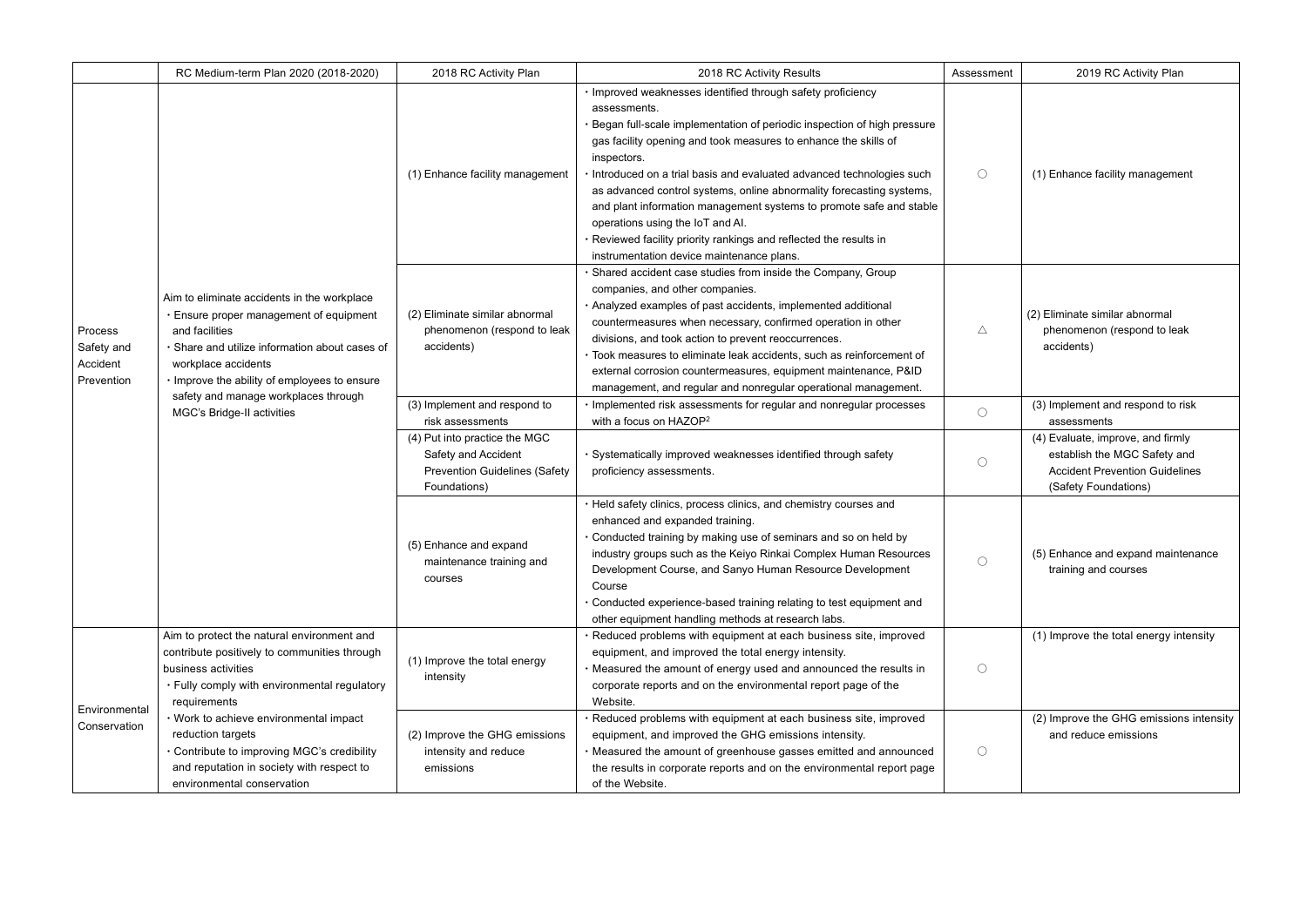|                                                                                                                                                                                                                                                                                                                                                                                                                                                                                                                                                                                                                                                                                                                                                             | RC Medium-term Plan 2020 (2018-2020)                                                                                                                                                              | 2018 RC Activity Plan                                                                                                                                                                                                                                                                                           | 2018 RC Activity Results                                                                                                                                                                                                                                      | Assessment                                                                                          | 2019 RC Activity Plan                                                                                             |
|-------------------------------------------------------------------------------------------------------------------------------------------------------------------------------------------------------------------------------------------------------------------------------------------------------------------------------------------------------------------------------------------------------------------------------------------------------------------------------------------------------------------------------------------------------------------------------------------------------------------------------------------------------------------------------------------------------------------------------------------------------------|---------------------------------------------------------------------------------------------------------------------------------------------------------------------------------------------------|-----------------------------------------------------------------------------------------------------------------------------------------------------------------------------------------------------------------------------------------------------------------------------------------------------------------|---------------------------------------------------------------------------------------------------------------------------------------------------------------------------------------------------------------------------------------------------------------|-----------------------------------------------------------------------------------------------------|-------------------------------------------------------------------------------------------------------------------|
| [2020 environmental impact reduction<br>targets]<br>1. Reduce the total energy intensity to no more<br>than 89% of the fiscal 1990 level<br>2. Reduce the GHG emissions intensity to no<br>more than 66% of the fiscal 1990 level (or<br>90% of the fiscal 2016 level)<br>Reduce total GHG emissions (CO <sub>2</sub><br>equivalent) by at least 320,000 tons<br>compared with the fiscal 1990 level (or by<br>at least 100,000 tons compared with the<br>fiscal 2016 level)<br>3. Reduce waste matter disposed of in landfills<br>to no more than 0.3% of the Group's total<br>waste (by weight)<br>4. Reduce chemical substances subject to the<br>Pollutant Release and Transfer Register<br>system by 10% compared with the fiscal<br><b>2017 level</b> |                                                                                                                                                                                                   | (3) Encourage recycling of waste<br>material and efficiently use<br>resources to reduce the<br>waste final disposal volume                                                                                                                                                                                      | . Collected and tabulated data relating to the volume of waste.<br>Confirmed the results at a conference of environmental managers and<br>provided feedback to business sites.<br>Announced the results on the environmental report page of the<br>Website.   | $\bigcirc$                                                                                          | (3) Encourage recycling of waste<br>material and efficiently use res<br>to reduce the waste final dispo<br>volume |
|                                                                                                                                                                                                                                                                                                                                                                                                                                                                                                                                                                                                                                                                                                                                                             | (4) Reduce releases of<br>substances subject to the<br>Pollutant Release and<br>Transfer Register (PRTR) Act                                                                                      | · Collected and tabulated data relating to reducing substances subject<br>to PRTR.<br>• Confirmed the results at a conference of environmental managers and<br>provided feedback to business sites.<br>Announced the results on the environmental report page of the<br>Website.                                | $\bigcirc$                                                                                                                                                                                                                                                    | (4) Reduce releases of substance<br>subject to the Pollutant Releas<br>Transfer Register (PRTR) Act |                                                                                                                   |
|                                                                                                                                                                                                                                                                                                                                                                                                                                                                                                                                                                                                                                                                                                                                                             | (5) Encourage efficient use of<br>water of resources                                                                                                                                              | Collected and tabulated data relating to intake of water and releases of<br>waste water.<br>Confirmed the results at a conference of environmental managers and<br>provided feedback to business sites.<br>. Announced the results in corporate reports and on the environmental<br>report page of the Website. | $\bigcirc$                                                                                                                                                                                                                                                    | (5) Encourage efficient use of wat<br>resources                                                     |                                                                                                                   |
|                                                                                                                                                                                                                                                                                                                                                                                                                                                                                                                                                                                                                                                                                                                                                             |                                                                                                                                                                                                   | (6) Undertake measures<br>concerning eco-friendly<br>products                                                                                                                                                                                                                                                   | Announced one product (a foaming agent) from Eiwa Chemical Ind.<br>Co., Ltd. and two products (a thermosetting resin for use with CFRP<br>and a bioplastic) from Japan U-Pica Co., Ltd. as concerning<br>eco-friendly products on the Website.                | $\bigcirc$                                                                                          | (6) Undertake measures concerni<br>eco-friendly products                                                          |
|                                                                                                                                                                                                                                                                                                                                                                                                                                                                                                                                                                                                                                                                                                                                                             |                                                                                                                                                                                                   | (7) Undertake measures to<br>conserve biodiversity                                                                                                                                                                                                                                                              | Decided to participate in activities involving donation of books on<br>biodiversity as an activity appropriate for MGC.<br>Conducted cleanup activities around plants.                                                                                        | $\bigcirc$                                                                                          | (7) Undertake measures to conse<br>biodiversity                                                                   |
|                                                                                                                                                                                                                                                                                                                                                                                                                                                                                                                                                                                                                                                                                                                                                             | (8) Continuously improve<br>environmental management<br>systems (EMS)                                                                                                                             | Confirmed the status of environmental management using RC audit<br>check sheets. There were not particular problems.                                                                                                                                                                                            | $\bigcirc$                                                                                                                                                                                                                                                    | (8) Continuously improve environ<br>management systems (EMS)                                        |                                                                                                                   |
|                                                                                                                                                                                                                                                                                                                                                                                                                                                                                                                                                                                                                                                                                                                                                             | Work to consistently maintain safety across<br>the entire lifecycle of chemical products<br>· Stay updated on chemical-related safety<br>information and distribute such information              | (1) Increase the use of IT from<br>management of chemical<br>substances to preparation<br>and release of safety<br>information                                                                                                                                                                                  | · Narrowed candidate systems.                                                                                                                                                                                                                                 | $\triangle$                                                                                         | (1) Increase the use of IT from<br>management of chemical subs<br>to preparation and release of a<br>information  |
| Chemical and<br>Product<br>Safety                                                                                                                                                                                                                                                                                                                                                                                                                                                                                                                                                                                                                                                                                                                           | when necessary<br>· Practice risk management of chemical<br>products<br>. Comply with chemical management<br>regulations in each country of operations<br>and international rules and regulations | (2) Continuously assess and<br>management the risks of<br>handled chemical products                                                                                                                                                                                                                             | Conducted safety testing of new products; prepared and corrected<br>SDS. Conducted market surveys for products currently on the market.<br>Reviewed company rules concerning product safety assessment.<br>· Conducted environment-related substance surveys. | $\bigcirc$                                                                                          | (2) Continuously assess and<br>management the risks of hand<br>chemical products                                  |
|                                                                                                                                                                                                                                                                                                                                                                                                                                                                                                                                                                                                                                                                                                                                                             |                                                                                                                                                                                                   | (3) Comply with final registration<br>under EU-REACH<br>(international rule and<br>regulation compliance 1)                                                                                                                                                                                                     | · Completed registration by the final deadlines for substances planned<br>to be registered by MGC and Group companies.                                                                                                                                        | $\bigcirc$                                                                                          | (3) Reliably comply with overseas<br>chemical substance managem<br>regulations and create regiona                 |
|                                                                                                                                                                                                                                                                                                                                                                                                                                                                                                                                                                                                                                                                                                                                                             |                                                                                                                                                                                                   | (4) Comply with initial<br>registration under current<br>K-REACH (international rule<br>and regulation compliance 2)                                                                                                                                                                                            | Completed registration by the final deadlines for substances planned<br>to be registered.                                                                                                                                                                     | $\bigcirc$                                                                                          | information collection systems                                                                                    |

| ment | 2019 RC Activity Plan                                                                                                                   |
|------|-----------------------------------------------------------------------------------------------------------------------------------------|
|      | (3) Encourage recycling of waste<br>material and efficiently use resources<br>to reduce the waste final disposal<br>volume              |
|      | (4) Reduce releases of substances<br>subject to the Pollutant Release and<br>Transfer Register (PRTR) Act                               |
|      | (5) Encourage efficient use of water of<br>resources                                                                                    |
|      | (6) Undertake measures concerning<br>eco-friendly products                                                                              |
|      | (7) Undertake measures to conserve<br>biodiversity                                                                                      |
|      | (8) Continuously improve environmental<br>management systems (EMS)                                                                      |
|      | (1) Increase the use of IT from<br>management of chemical substances<br>to preparation and release of safety<br>information             |
|      | (2) Continuously assess and<br>management the risks of handled<br>chemical products                                                     |
|      | (3) Reliably comply with overseas<br>chemical substance management<br>regulations and create regional<br>information collection systems |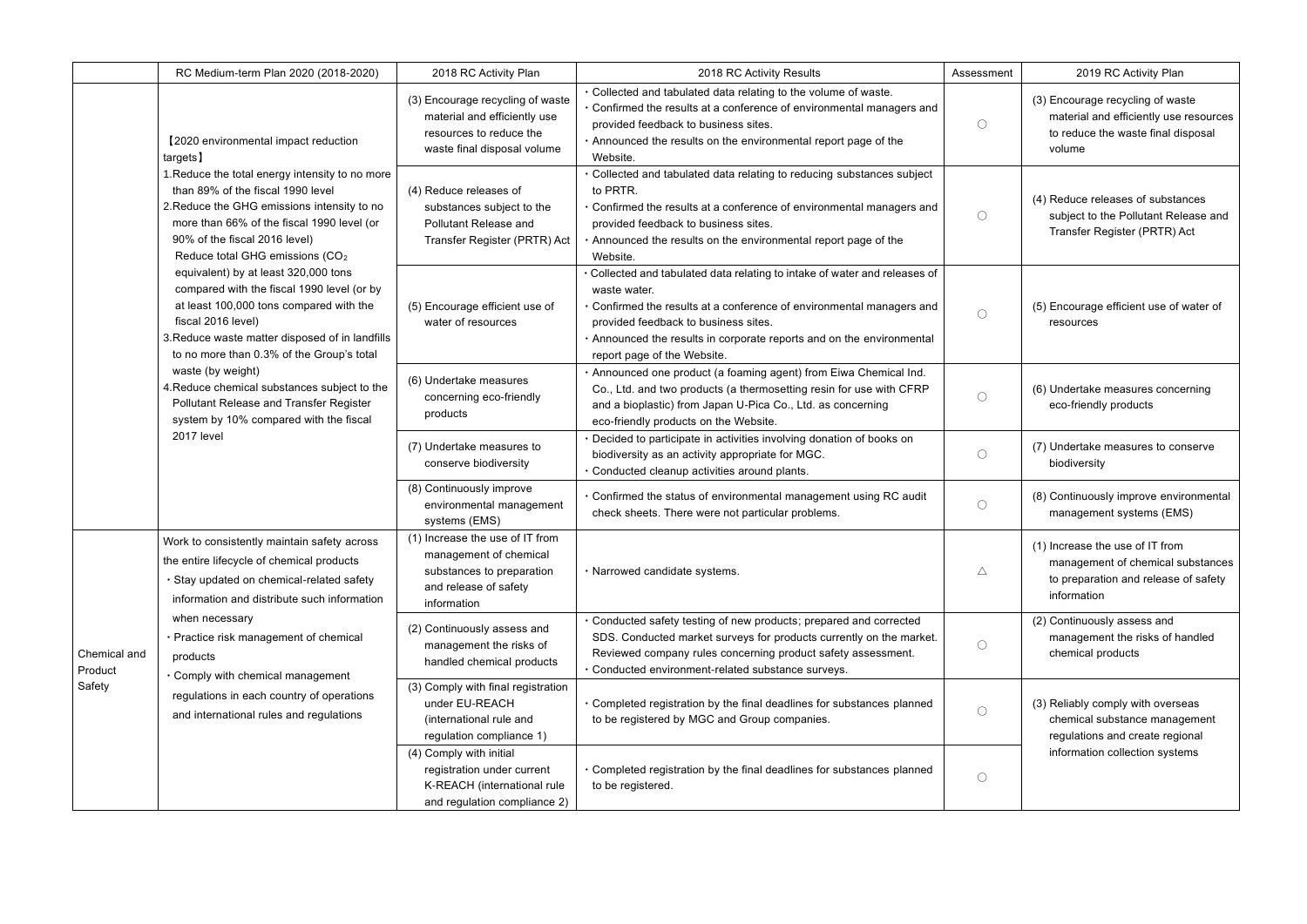|                                                      | RC Medium-term Plan 2020 (2018-2020)                                                                                                                                                                                                                                                           | 2018 RC Activity Plan                                                                                                                                                                              | 2018 RC Activity Results                                                                                                                                                                                                                                                                                                                                                                                               | Assessment      | 2019 RC Activity Plan                                                                                                  |
|------------------------------------------------------|------------------------------------------------------------------------------------------------------------------------------------------------------------------------------------------------------------------------------------------------------------------------------------------------|----------------------------------------------------------------------------------------------------------------------------------------------------------------------------------------------------|------------------------------------------------------------------------------------------------------------------------------------------------------------------------------------------------------------------------------------------------------------------------------------------------------------------------------------------------------------------------------------------------------------------------|-----------------|------------------------------------------------------------------------------------------------------------------------|
|                                                      |                                                                                                                                                                                                                                                                                                | (5) Comply with other regional<br>registration systems and<br>implement chemical<br>management that confirms to<br>international agreements<br>(international rule and<br>regulation compliance 3) | • Held a briefing on the revised TSCA conducted by a consultant<br>company. Gathered other materials.<br>· Conducted public relations on two type 1 specified chemical<br>substances under chemical assessment laws pursuant to the POPs<br>Convention. Conducted public relations concerning revisions to the<br>enforcement regulations of the marine Pollution Prevention Act<br>pursuant to the MARPOL Convention. | $\triangle$     |                                                                                                                        |
|                                                      | Aim to eliminate accidents and problems<br>when transporting and storing chemicals<br>. Regularly analyze problems that occur<br>when transporting and storing chemicals,                                                                                                                      | (1) Analyze transport problems<br>and continuously apply the<br>results at all relevant<br>workplaces                                                                                              | . Collected and analyzed data on transport problems and distributed the<br>results to relevant division and transportation companies each month.                                                                                                                                                                                                                                                                       | $\bigcirc$      | (1) Analyze transport problems<br>continuously apply the resu<br>relevant workplaces                                   |
| Safe Transport<br>and<br>Storage of<br>Chemicals     | and distribute results to all relevant<br>workplaces<br>Share information on the safe transport and<br>storage of chemicals with the logistics<br>departments of each group company<br>Closely monitor shipments of chemicals to<br>final destinations and make improvements<br>when necessary | (2) Share information on safe<br>transport with the logistics<br>departments of each group<br>company                                                                                              | · Exchanged information on individual accidents and the status of<br>responses when natural disasters occurred.<br>· Conducted training with logistics companies in anticipation of<br>accidents during materials deliveries and product transportation.                                                                                                                                                               | $\left(\right)$ | (2) Share information on safe<br>with the logistics departmer<br>each group company                                    |
|                                                      |                                                                                                                                                                                                                                                                                                | (3) Encourage the conclusion of<br>safety agreements on<br>shipment of chemicals to<br>final destinations                                                                                          | Gathered sales personnel, conducted briefings on agreements for safe<br>shipments of chemical to final destinations, and encouraged the<br>conclusion of agreements.                                                                                                                                                                                                                                                   | $\triangle$     | (3) Encourage the conclusion<br>agreements on shipments<br>chemicals to final destination                              |
|                                                      | Implement initiatives for gaining the trust of<br>stakeholders<br>· Proactively disclose information<br>Expand opportunities for dialogue with<br>members of local communities                                                                                                                 | (1) Enhance the Corporate<br>Report                                                                                                                                                                | · Issued a Corporate Report in place of a CSR report.                                                                                                                                                                                                                                                                                                                                                                  | $\bigcirc$      | (1) Enhance the Corporate Re<br>Websites                                                                               |
| Stakeholder<br>Relations                             |                                                                                                                                                                                                                                                                                                | (2) Encourage issuance of<br>environmental and safety<br>reports by individual<br>business sites                                                                                                   | · Distributed environmental and safety reports issued by business sites<br>at events for engaging in dialogue with local communities. Updated<br>site reports posted on Websites.                                                                                                                                                                                                                                      | $\bigcirc$      | (2) Encourage issuance of<br>environmental and safety re<br>individual business sites                                  |
|                                                      |                                                                                                                                                                                                                                                                                                | (3) Expand opportunities for<br>dialogue such as RC regional<br>dialogues and tours                                                                                                                | . Held meetings with self-governing bodies and conducted business site<br>briefings and tours.<br>Participated in festivals at shrines, prefectural traffic safety campaigns,<br>industrial complex committee meetings, RC liaison committees, JCIA<br>dialogues, and other events.                                                                                                                                    | $\bigcirc$      | (3) Expand opportunities for di<br>such as RC regional dialog<br>tours                                                 |
| Responsible<br>Care<br>Initiatives and<br>Management | In order to promote environmental and safety<br>activities through the MGC<br>· Reinforce communications within the Group<br>· Promote environment management as a<br>Group                                                                                                                    | (1) Refine Group systems for<br>sharing information on<br>accidents and incidents and<br>expand application to<br>relevant business sites                                                          | . Review the scope of information sharing by the domestic group and<br>overseas group and reliably collect and share information.                                                                                                                                                                                                                                                                                      | $\bigcirc$      | (1) Refine Group systems for s<br>information on accidents ar<br>incidents and expand appli<br>relevant business sites |
|                                                      |                                                                                                                                                                                                                                                                                                | (2) Enhance Group company<br>safety audits, conferences,<br>and liaison committees                                                                                                                 | · Reviewed the frequency and details of Group audits and enhanced<br>audits.<br>· Conducted active exchanges of information through conferences,<br>liaison committees, and so on.                                                                                                                                                                                                                                     | $\bigcirc$      | (2) Enhance Group company s<br>audits, conferences, and lia<br>committees                                              |
|                                                      |                                                                                                                                                                                                                                                                                                | (3) Support the achievement of<br>Group environmental targets                                                                                                                                      | · Released various types of environmental information and shared<br>information on undertakings by individual companies to support the<br>achievement of Group environmental targets.                                                                                                                                                                                                                                  | $\bigcirc$      | (3) Support the achievement o<br>environmental targets                                                                 |

| ment | 2019 RC Activity Plan                                                                                                                  |
|------|----------------------------------------------------------------------------------------------------------------------------------------|
|      |                                                                                                                                        |
|      |                                                                                                                                        |
|      | (1) Analyze transport problems and<br>continuously apply the results at all<br>relevant workplaces                                     |
|      | (2) Share information on safe transport<br>with the logistics departments of<br>each group company                                     |
|      | (3) Encourage the conclusion of safety<br>agreements on shipments of<br>chemicals to final destinations                                |
|      | (1) Enhance the Corporate Report and<br>Websites                                                                                       |
|      | (2) Encourage issuance of<br>environmental and safety reports by<br>individual business sites                                          |
|      | (3) Expand opportunities for dialogue<br>such as RC regional dialogues and<br>tours                                                    |
|      | (1) Refine Group systems for sharing<br>information on accidents and<br>incidents and expand application to<br>relevant business sites |
|      | (2) Enhance Group company safety<br>audits, conferences, and liaison<br>committees                                                     |
|      | (3) Support the achievement of Group<br>environmental targets                                                                          |